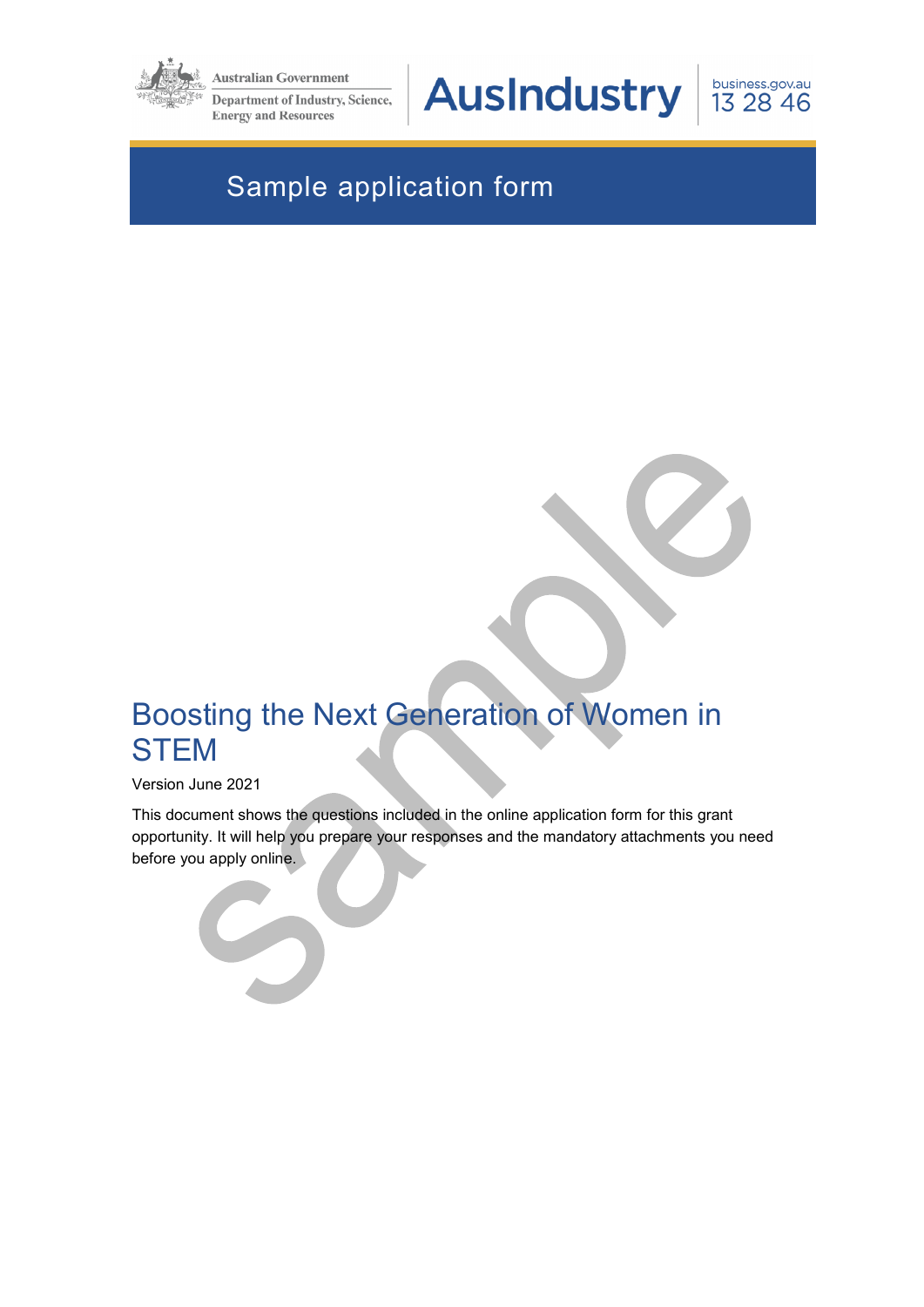## **Instructions**

The online form captures the information required by the department to assess and manage your application for services and funding.

The first page of the application page contains the following instructions.

### **Completing your application**

The application consists of separate pages as shown in the navigation menu on the left hand side of the portal page. You can navigate between pages using the menu or the buttons at the bottom of each page.

A red asterisk \* indicates a mandatory question. A warning message may appear if you have not completed all of the mandatory questions or if there is an issue with information you have entered.

#### **Saving your responses**

You can save your changes at any time by using the Save button.

To prevent you losing your work you should save often. The portal will time out after 30 minutes if you do not save. Typing or moving your mouse does not reset the time out.

You must use the Save and Continue button to validate the information on each page. If you use the menu to navigate between pages, you will be prompted on the final page to go back and validate all of the information you have entered. A green tick indicates a validated page.

You can modify saved responses up until you submit your application.

## **Participants**

You may invite others to assist in completing your application via the application summary page. To do this:

- Select the Participants button
- Enter the details

An email will be sent to the participant inviting them to assist with your application.

### **Submitting your application**

You must complete every page of the application before you can submit.

You must also read and agree to the declaration which advises you of your responsibilities.

Check all your answers before you submit your application. After you submit, it will no longer be editable.

#### **Internet browsers supported by the portal**

We recommend that you use the following browsers for optimum functionality:

- On Windows: The latest versions of Mozilla Firefox and Google Chrome
- On Mac: The latest versions of Safari and Google Chrome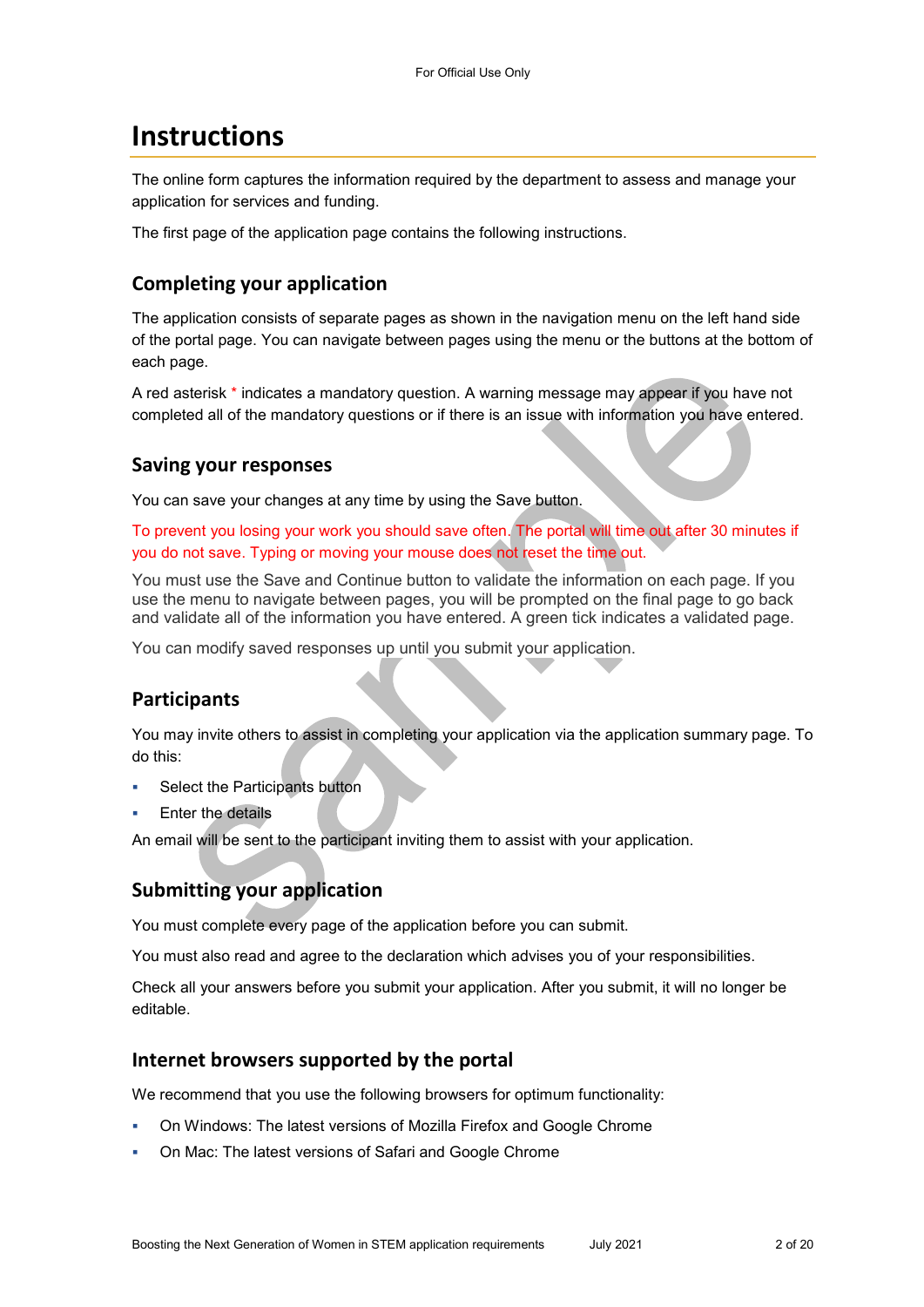### **Getting help**

If you require further assistance completing this form, **contact us** by email or web chat or on 13 28 46.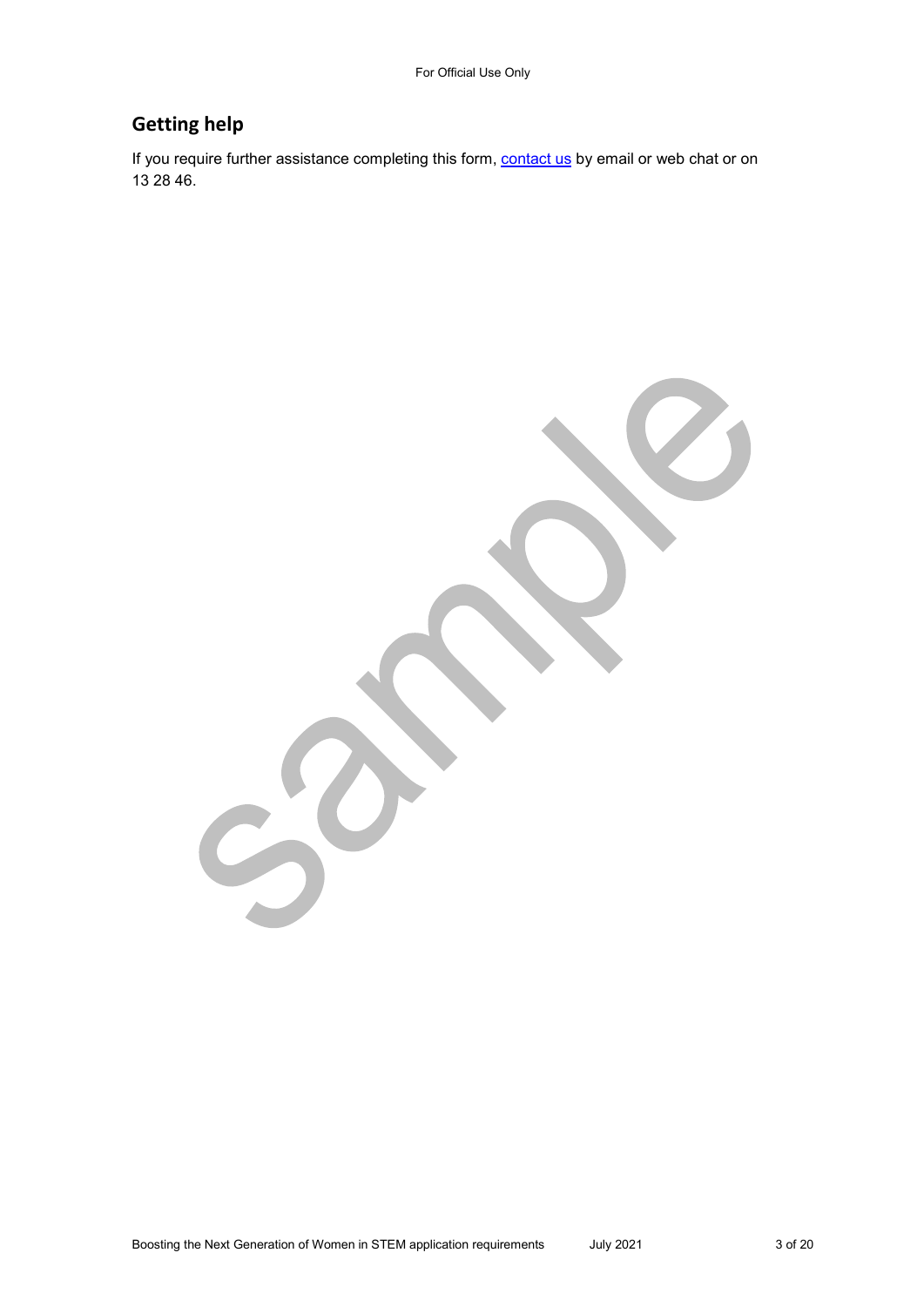# **A. Program selection**

Before you start your application, we need to first identify what type of entity is applying.

*Some programs we offer allow entities without an ABN to apply. The form is designed to accommodate these entities. However for this grant opportunity, an ABN is mandatory, If you do*  not have an ABN this grant opportunity will not appear in the program selection at the bottom of the *first page and you will not be able to continue.* 

If you are a trustee applying on behalf of a trust we will need details of both the trust and trustee.

Before you start you should have the following details ready if they are applicable to you.

- Australian Business Number (ABN)
	- or
- Australian Company Number (ACN)
- Indigenous Corporation Number
- Australian Registered Body Number
- Australian Registered Scheme Number
- Incorporated Association Registration
- Co-operative Registration Number
- Charity status
- Not for profit status

Where applicable, international organisations will need to provide

- country of registration
- registration number

### **A.1. Program selection**

You must select from a drop-down menu the program that you are applying for. If you have been provided with an Invitation code, you will be able to enter it here which will select the program for you.

- Field 1 select Boosting the Next Generation of Women in STEM
- Field 2 select Boosting the Next Generation of Women in STEM

*When you have selected the program, the following text will appear.* 

This grant opportunity will run over 7 years from 2021-22 to 2027-28.

The grant will provide funding to manage a program awarding up to 500 scholarships to women who are re-training, seeking higher qualifications, or undertaking study after a break from either study or the workforce.

The objectives of the program are to:

- increase participation of women in STEM education to increase re-training, seeking higher qualifications, or undertaking study (either for the first time, or to extend and broaden their qualifications)
- support women to build the crossing-cutting and multi-disciplinary skillsets sought by industry to foster the next wave of mentors and role-models, and support re-entry into the workforce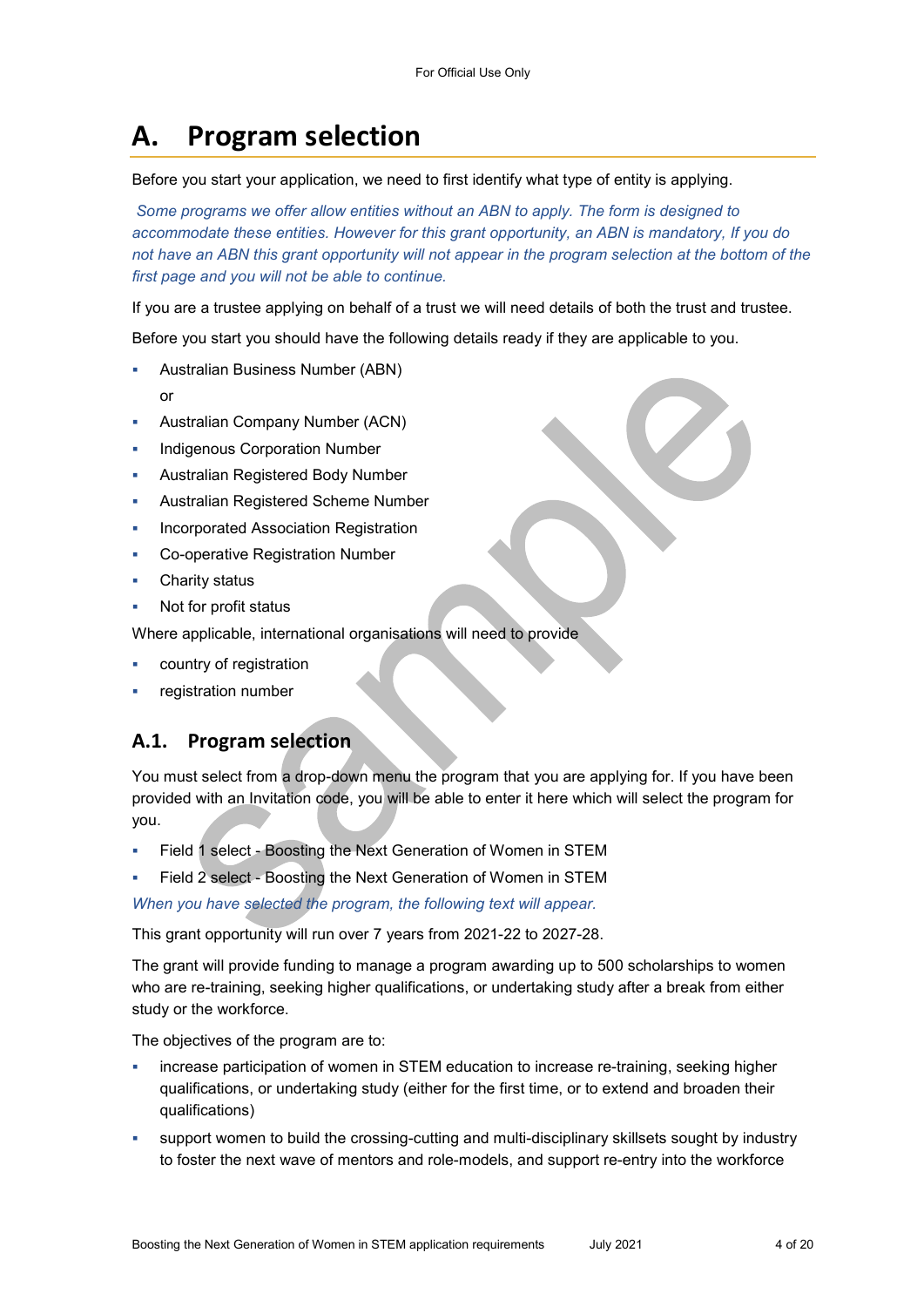stimulate an increase in the number of women in senior leadership and decision making positions in government, research organisations, industry and businesses.

We will work with the successful applicant to:

- co-design a program aimed at awarding scholarships to eligible women
- identify sectoral focus areas based on fields of STEM with the highest potential to support future growth industries and future areas of jobs growth
- invite university and business applicants to nominate collaborative industry projects in priority areas.

Up to \$41.2 million is available for this grant opportunity.

You should read the grant opportunity guidelines and sample grant agreements before filling out this application. We recommend you keep the guidelines open as you are completing your application so you can refer to them when providing your responses.

You may submit your application at any time up until 5:00PM Australian Eastern Standard Time on 7 October 2021.

Please take account of time zone differences when submitting your application.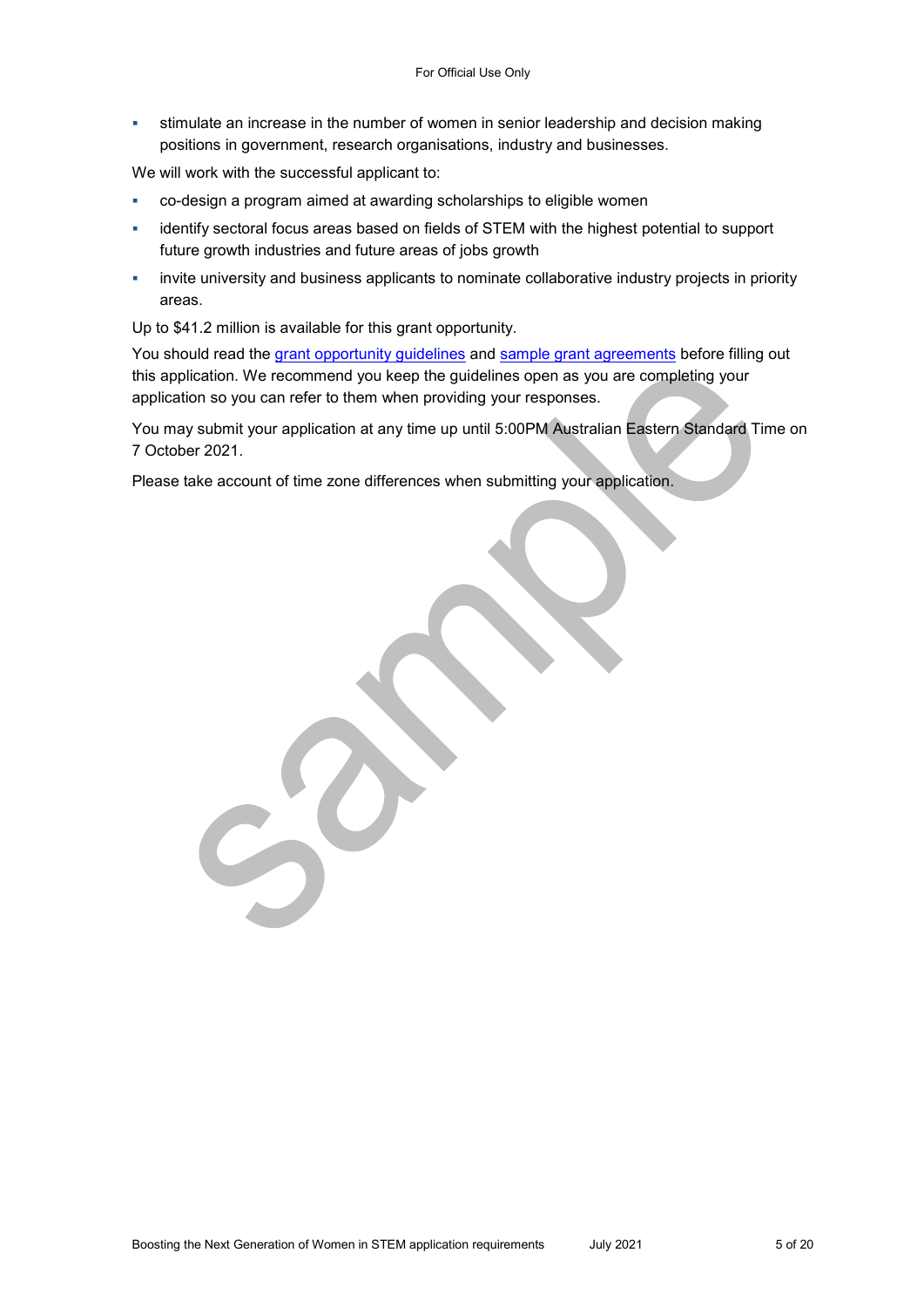## **B. Eligibility**

We will ask you the following questions to establish your eligibility for the grant opportunity.

*Questions marked with an asterisk are mandatory.* 

Select which type of entity your organisation is.\*

Universities are considered a Publicly Funded Research Organisation (PRFO) and are not eligible to apply as the lead applicant. PFROs can participate in a project as a project partner (See section 4.3 and 14 of the grant opportunity guidelines).

- an entity incorporated in Australia and a trading corporation, where your trading activities
	- form a sufficiently significant proportion of the corporation's overall activities as to merit it being described as a trading corporation; or
	- are a substantial and not merely peripheral activity of the corporation
- an incorporated trustee on behalf of a trust
- an incorporated association
- an incorporated not for profit organisation
- a publicly funded research agency as defined in section 14 of the guidelines
- none of the above.

#### *You must select one of the eligible options from a drop down menu to proceed to next question.*

 can you provide evidence from your board (or chief executive officer or equivalent if there is no board) that the project is supported, and that you can complete the project and meet the costs of the project not covered by grant funding \*

#### *You must answer yes to proceed to next question.*

 Can you declare that you and any project partner/s are not included on the National Redress Scheme's website list of 'Institutions that have not joined or signified their intent to join the Scheme'?

(www.nationalredress.gov.au)\*

#### *You must answer yes to proceed to next question.*

 Can you declare that you and any project partner/s have not been named by the Workplace Gender Equality Agency as an organisation that has not complied with Workplace Gender Equality Act (2012). \*\*

*You must answer yes to proceed to next question.*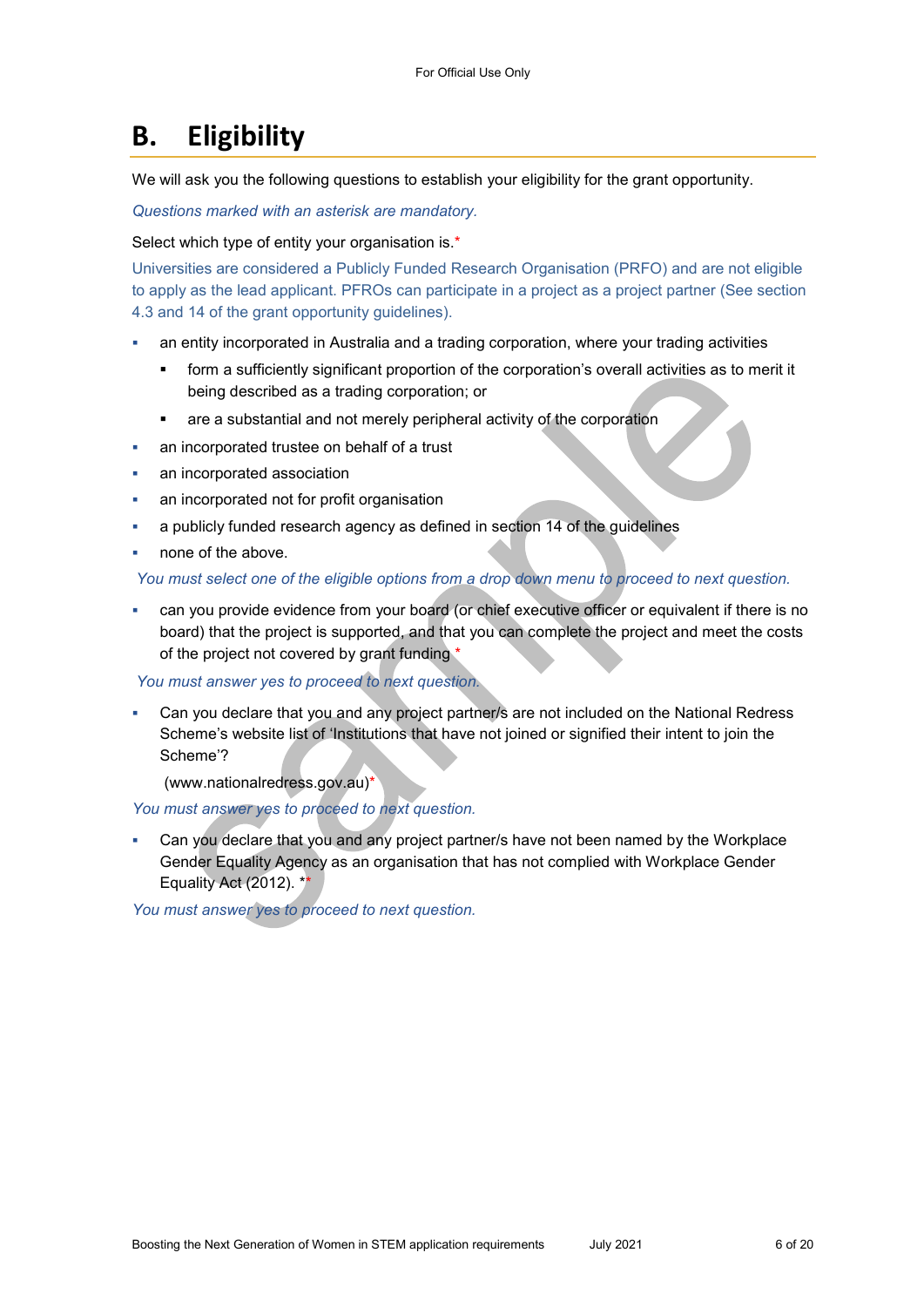# **C. Applicant address**

#### **C.1. Applicant street address**

#### You must provide your street address

*When you start typing the address in the field you can select the correct one from the drop down list that appears. If it is not there you can enter manually.* 

### **C.2. Applicant postal address**

You must provide your postal address

*When you start typing the address in the field you can select the correct one from the drop down list that appears. If it is not there you can enter manually.*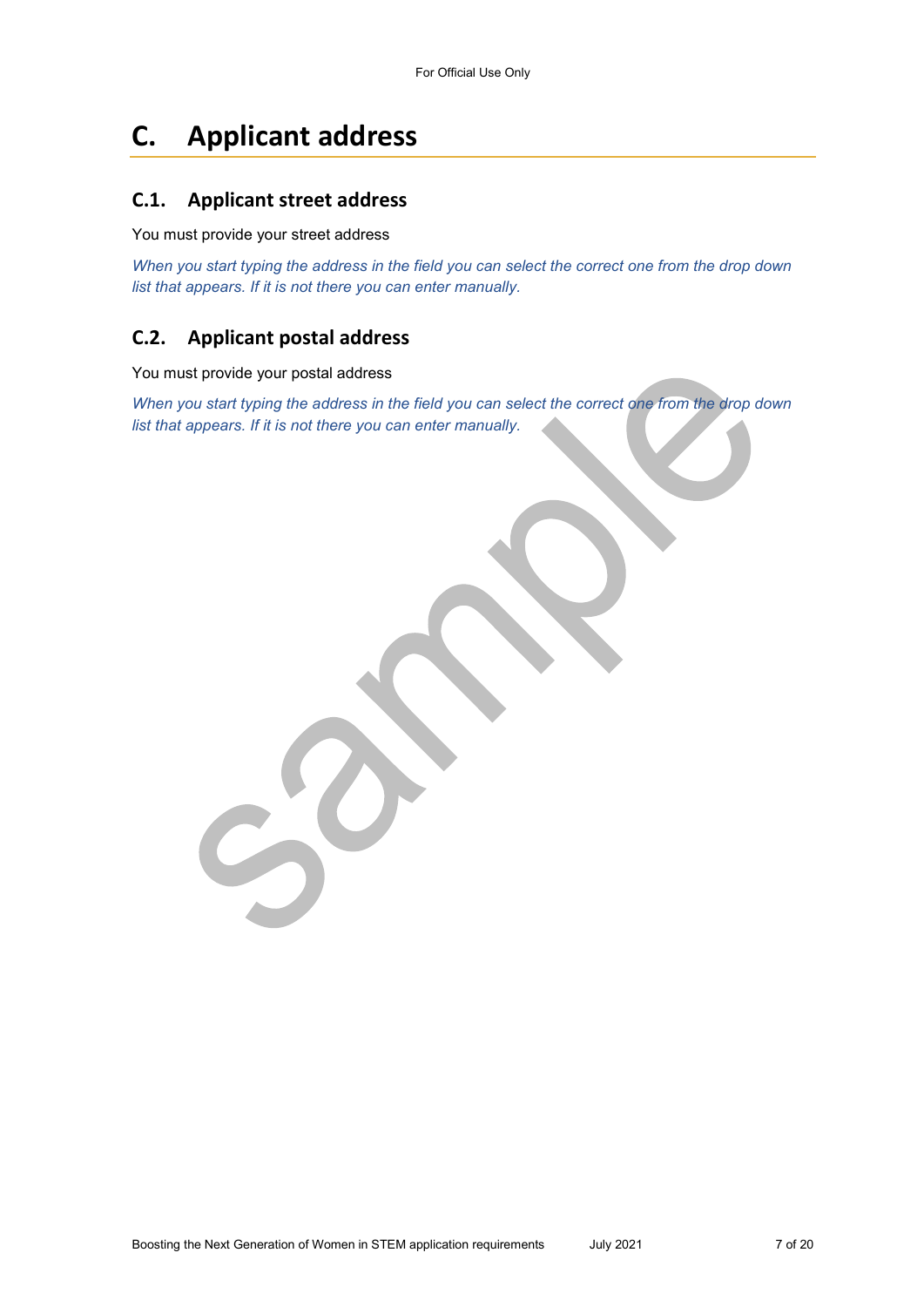## **D. About your organisation**

#### **D.1. Latest Financial Year Figures**

- Has the applicant existed for a complete financial year?
- If no, enter the number of months completed in the financial year to date.

#### **D.2. Recent trading performance**

You must provide the following financial information about the applicant organisation.

*We collect the following data from all applicants across all grant programs. We use this data to better understand your organisation and to help us develop better policies and programs.*

*All amounts must show a whole dollar value e.g. \$1 million should be presented as \$1,000,000. The turnover value must be that of the entity that is making the grant application (the 'applicant'), regardless of whether the entity belongs to a consolidated group for tax purposes.* 

*These fields are mandatory and entering \$0 is acceptable if applicable for your organisation.* 

Sales Revenue (Turnover)

*Total revenue from the sale of goods and services, as reported in your organisation's Business Activity Statements (BAS).* 

Export revenue

*Total revenue from export sales, as reported in your organisation's BAS.* 

R&D expenditure

*Expenditure on research and development, i.e. creative work undertaken on a systematic basis in order to increase the stock of knowledge, including knowledge of man, culture and society, and the use of this stock of knowledge to devise new applications.* 

Taxable income

*Taxable income or loss as per the applicant's Business Income Company Tax Return form.* 

Number of employees (headcount)

*Number of individuals who are entitled to paid leave (sick and holiday), or generate income from managing the business. This should include working proprietors and salaried directors.* 

Number of independent contractors (headcount)

*Number of individuals engaged by the business under a commercial contract (rather than an employment contract) to provide employee-like services on site.* 

### **D.3. Your ANZSIC code**

Provide from a drop-down menu:

- your organisation's main revenue earning division under the Australian and New Zealand Standard Industrial Classification [\(ANZSIC\)](https://www.abs.gov.au/ausstats/abs@.nsf/0/20C5B5A4F46DF95BCA25711F00146D75?opendocument).
- your organisation's main revenue earning class under the Australian and New Zealand Standard Industrial Classification [\(ANZSIC\)](https://www.abs.gov.au/ausstats/abs@.nsf/0/20C5B5A4F46DF95BCA25711F00146D75?opendocument).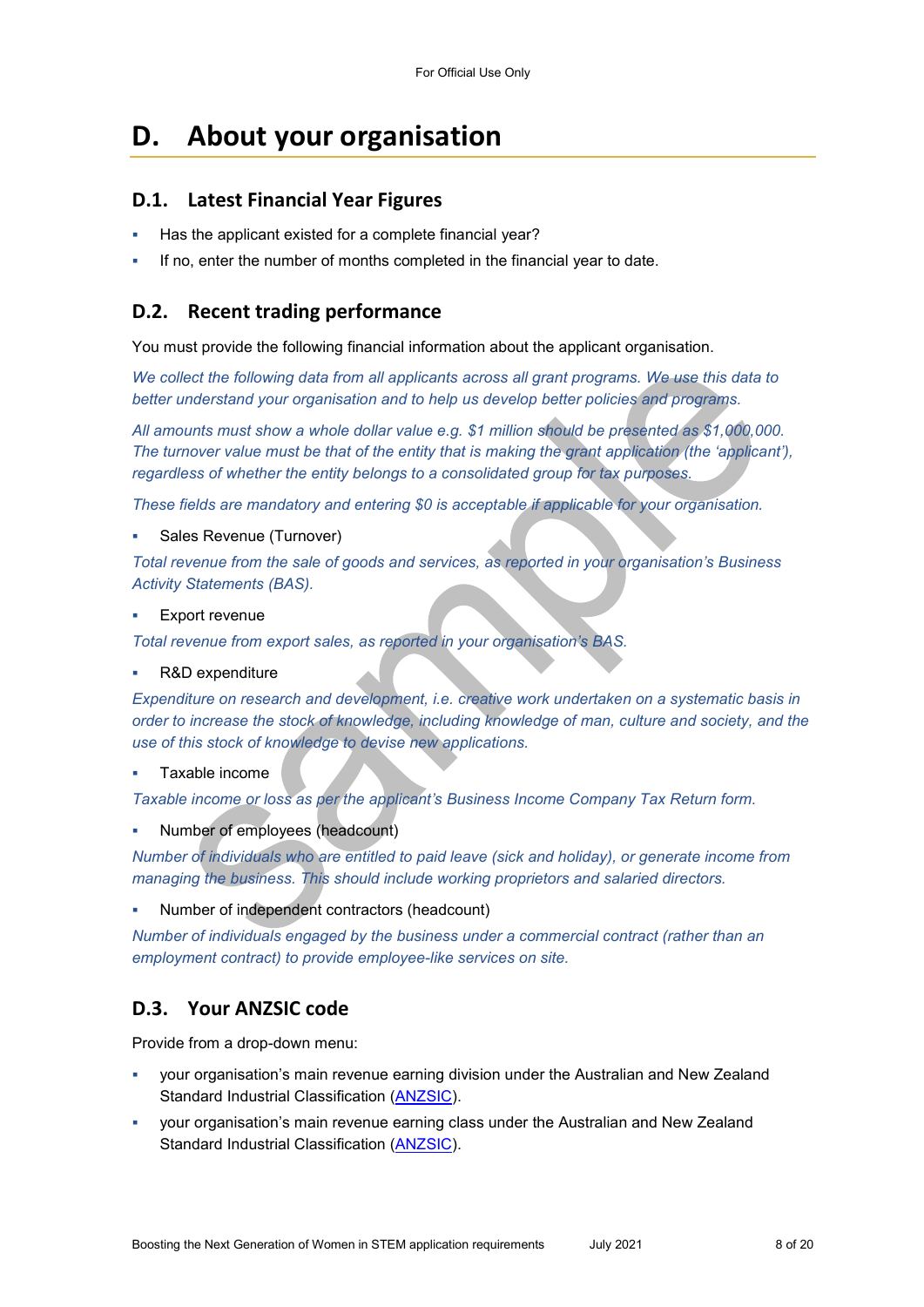### **D.4. Indigenous organisation**

Is your organisation Indigenous owned?

*An organisation is considered Indigenous owned where at least 51% of the organisation's members or proprietors are Indigenous.* 

Is your organisation Indigenous controlled?

*An organisation is considered Indigenous controlled where at least 51% of the organisation's board or management committee is Indigenous.*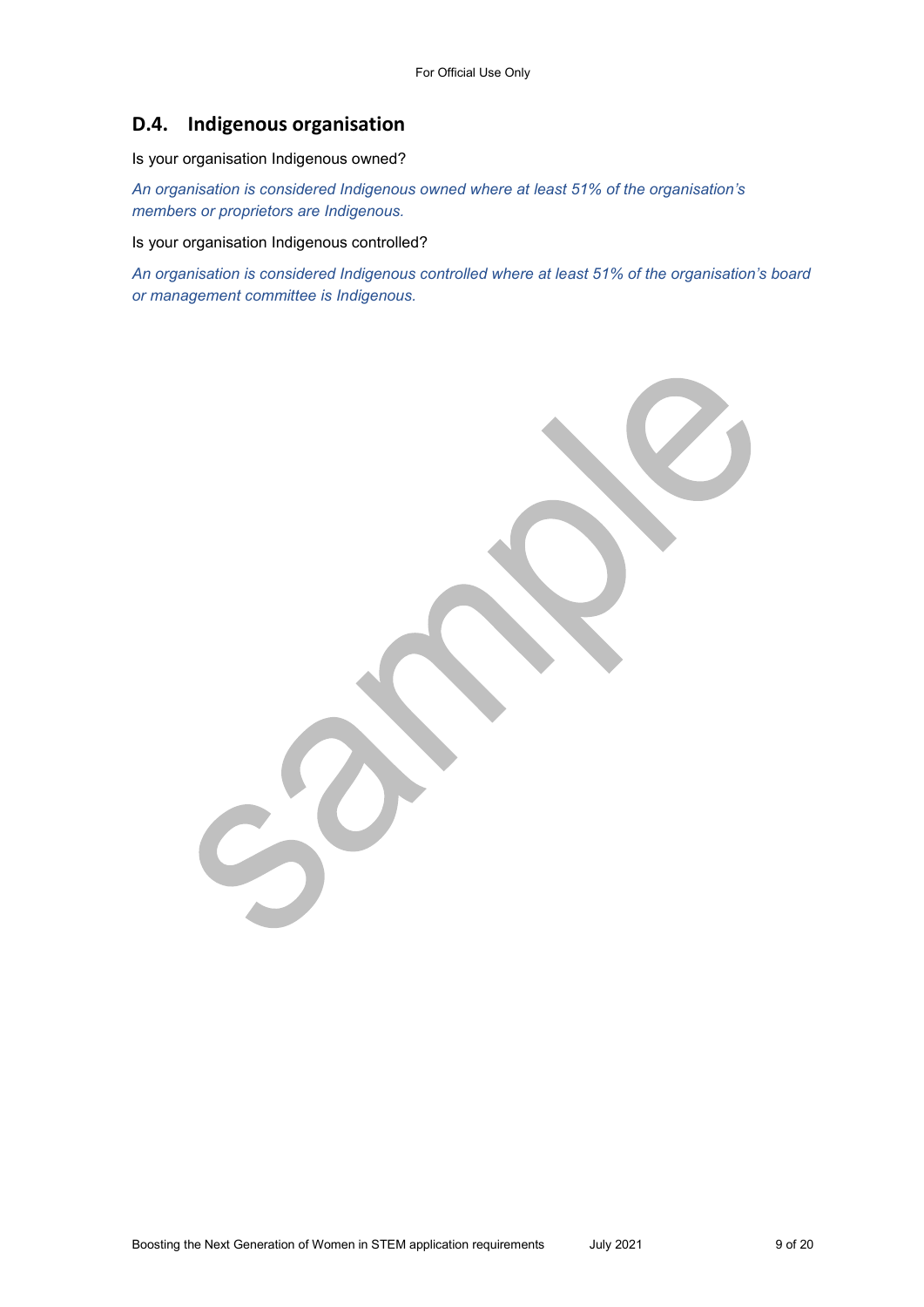### **D.5. Disclosure of financial penalties**

Have any of your board members, management or persons of authority been subject to any pecuniary penalty, whether civil, criminal or administrative, imposed by a Commonwealth, State, or Territory court or a Commonwealth, State, or Territory entity?

*If yes* 

Provide Details

*Your response is limited to 750 characters including spaces and does not support formatting.* 

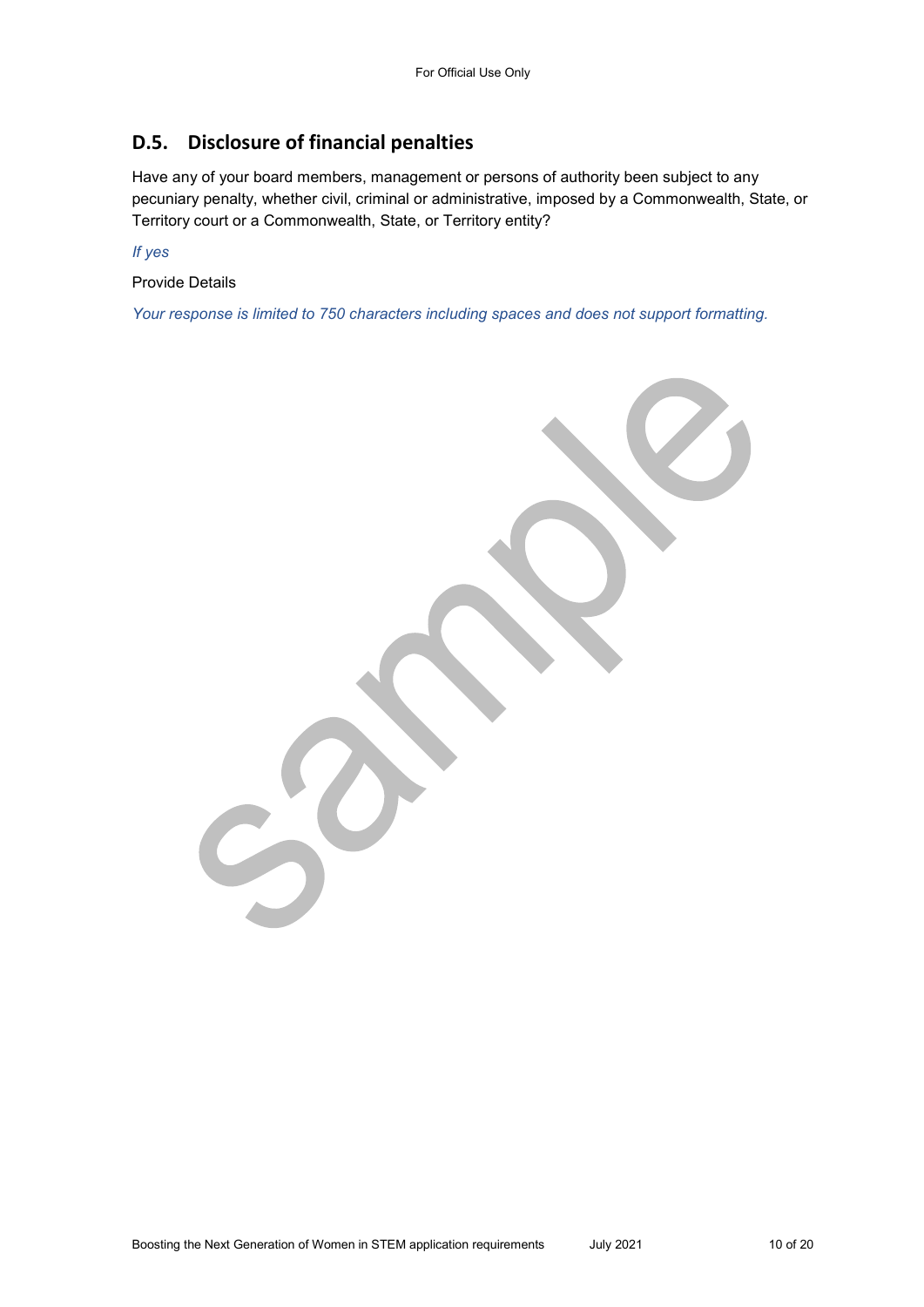## **E. Project information**

On this page you must provide the detailed information about your proposed project.

*If your application is successful, we will publish some grant details on GrantConnect and other government publications. Published details include:* 

- *name of the grant recipient*
- *a project title*
- *a brief project description and its intended outcome*
- *amount of grant funding awarded.*

#### **E.1. Project title and description**

Provide a project title.

*Your response is limited to 75 characters including spaces and does not support formatting.* 

Provide a brief project description.

*Your response is limited to 750 characters including spaces and does not support formatting.* 

*Ensure your project description focuses on your project's key activities and outcomes. Outline what it is you are going to do and how it will benefit your organisation.* 

#### **E.2. Detailed project description and key activities**

*This information will be included in your grant agreement if your application is successful.* 

Provide a detailed description of your project including the project scope and key activities.

*Your response is limited to 5000 characters including spaces and does not support formatting.* 

You must also provide a project plan which you should attach later in your application. Refer to the grant opportunity guidelines for the requirements of the project plan.

#### **E.3. Project outcomes**

*This information will be included in your grant agreement if your application is successful.* 

Provide a summary of the expected project outcomes.

*Your response is limited to 5000 characters including spaces and does not support formatting.* 

### **E.4. Project duration**

 *Your project must be completed in line with the dates provided in the grant opportunity guidelines.* 

You must complete your project by 30 April 2028.

- Estimated project start date
- Estimated project end date
- Estimated project length (in months)

*The project length will be calculated by the start and end dates you enter. Your project can be no longer than 77months.*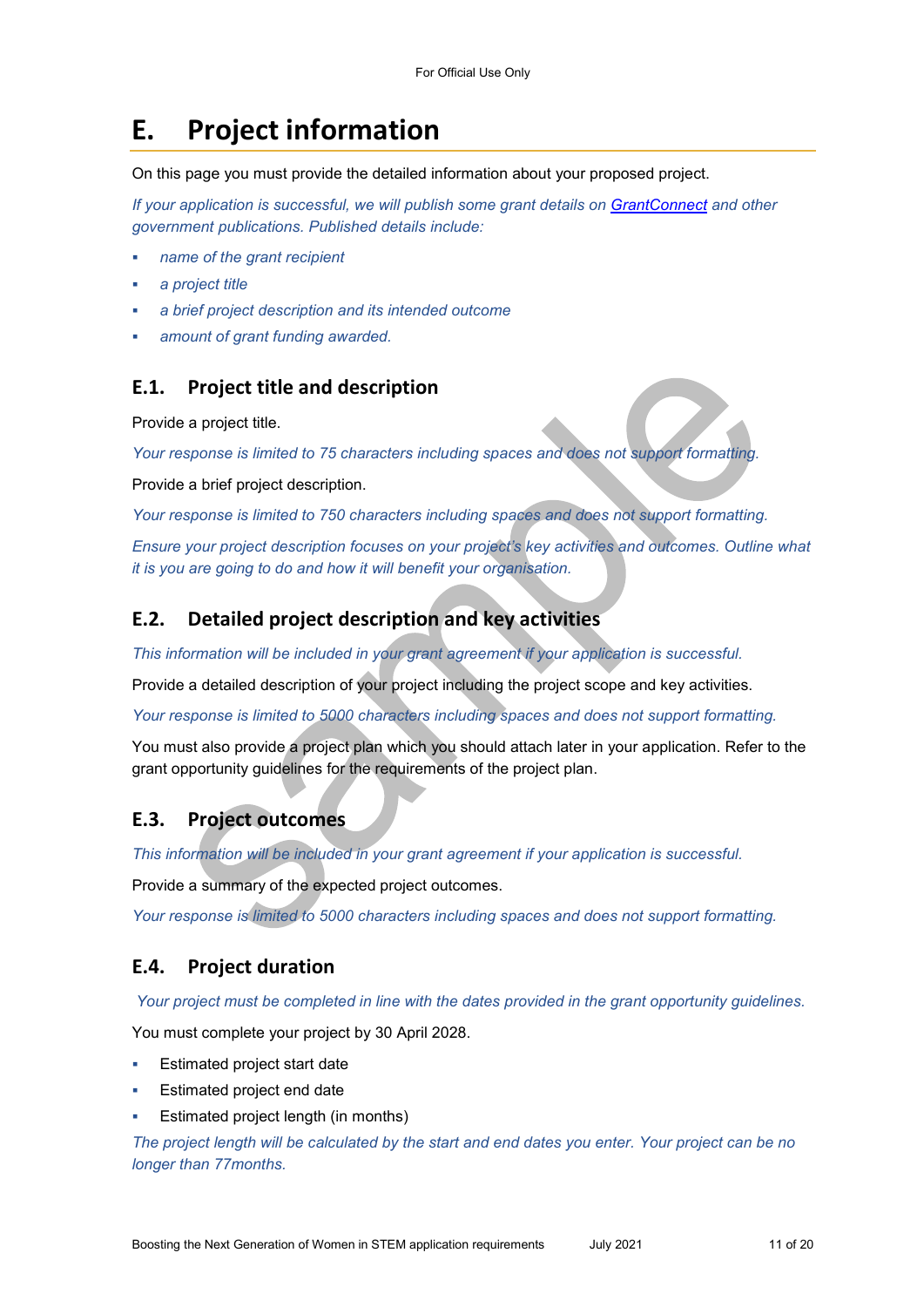### **E.5. Project milestones**

You must breakdown your project into milestones. You should include the key activities occurring at each milestone. The start date of milestone 1 is the expected project start date. The end date of your last milestone activity will be the project end date. You will be required to complete the following fields. You can add up to 20 milestones.

#### Milestone title

*Your response is limited to 100 characters including spaces and does not support formatting.* 

Description

*Your response is limited to 750 characters including spaces and does not support formatting.* 

- Estimated start date
- Estimated end date
- Expenditure estimate for each milestone

## **E.6. Project location**

You must provide the address where your project will be undertaken and the estimated percentage of project value expected to be undertaken at that site. If you have multiple sites you must add the address of each site.

*A project site must be a street address. Do not provide a postal address, institution or building name.* 

- Project site address
- Estimated percentage of project value expected to be undertaken at site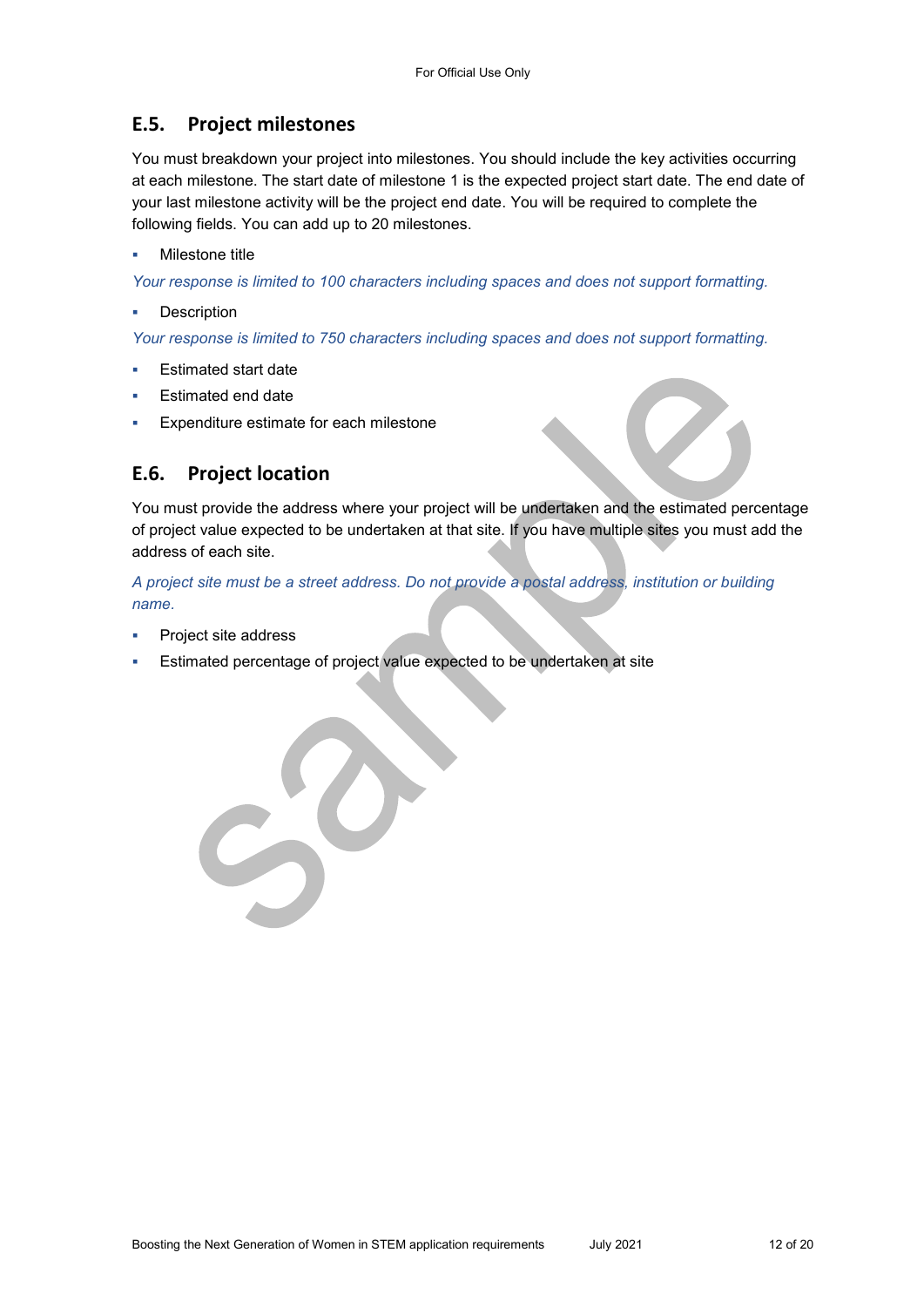## **F. Project budget**

#### **F.1. Project budget summary**

Provide a summary of your eligible project expenditure over the life of the project.

*If you are registered for GST, enter the GST exclusive amount. If you are not registered for GST, enter the GST inclusive amount. We only provide grant funding based on eligible expenditure. Refer to the guidelines for guidance on eligible expenditure.* 

*You will also be required to attach a detailed project budget later in the application form. Refer to the grant opportunity guidelines for the requirements of the budget.* 

*Travel costs cannot exceed 10% of total project costs. The maximum salary for an employee, director or shareholder, including packaged components that you can claim through the grant is \$175,000 per financial year.* 

*We expect scholarship funding to match section 3.1 of the grant opportunity guideline and equal \$36.4 million. Please see the breakdown by Financial Year below.* 

- *2022-23 \$3.1 million*
- *2023-24 \$7.2 million*
- *2024-25 \$11.8 million*
- *2025-26 \$8.8 million*
- *2026-27 \$4.5 million*
- *2027-28 \$1.0 million*

| <b>Type of expenditure</b> | <b>Head of expenditure</b> | <b>Financial Year</b> | Cost |
|----------------------------|----------------------------|-----------------------|------|
| Project expenditure        |                            |                       | \$   |
|                            | Labour                     |                       | \$   |
|                            |                            | 20xx/xx               | \$   |
|                            |                            | 20xx/xx               | \$   |
|                            |                            | 20xx/xx               | \$   |
|                            | Contract                   |                       | \$   |
|                            |                            | 20xx/xx               | \$   |
|                            |                            | $20$ xx/xx            | \$   |
|                            |                            | $20$ xx/xx            | \$   |
|                            | Travel                     |                       | \$   |
|                            |                            | 20xx/xx               | \$   |
|                            |                            | 20xx/xx               | \$   |
|                            |                            | 20xx/xx               | \$   |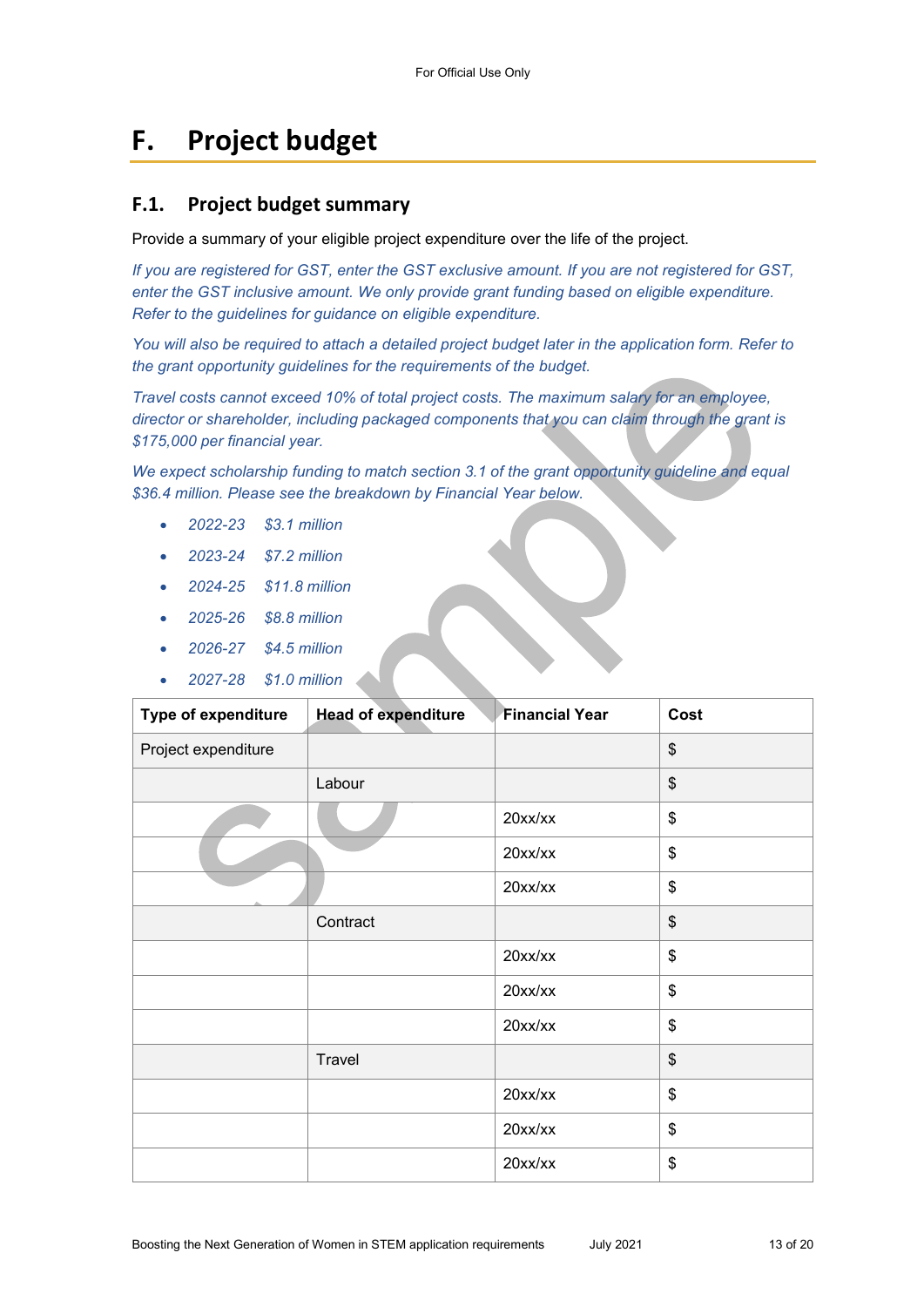| Type of expenditure | <b>Head of expenditure</b>      | <b>Financial Year</b> | Cost |
|---------------------|---------------------------------|-----------------------|------|
|                     | Marketing and<br>Communications |                       | \$   |
|                     |                                 | $20$ xx/xx            | \$   |
|                     |                                 | $20$ xx/xx            | \$   |
|                     |                                 | 20xx/xx               | \$   |
|                     | Staff training                  |                       |      |
|                     |                                 |                       |      |
|                     |                                 |                       |      |
|                     | Audit costs                     |                       |      |
|                     |                                 |                       |      |
|                     |                                 |                       |      |
|                     | Scholarships                    |                       |      |
|                     |                                 |                       |      |
|                     |                                 |                       |      |
|                     | Other Eligible<br>Expenditure   |                       |      |
| Total               |                                 |                       |      |
|                     |                                 |                       |      |

#### **Grant funding requested**

You will be asked to enter the amount of grant funding you are requesting. Validations will limit your request to be within the grant opportunity guidelines.

## **G. Assessment criteria**

We will assess your application based on the weighting given to each criterion and against the indicators listed beneath each criterion. We will only consider funding applications that score at least 50 per cent against each criterion as these represent best value for money.

*The amount of detail and supporting evidence you provide should be commensurate with the project size, complexity and grant amount requested. You should define, quantify and provide evidence to support your answers.* 

### **G.1. Assessment criterion 1 (50 points)**

*Your response is limited to 5000 characters including spaces and does not support formatting.* 

#### **Alignment with policy intent**

You should demonstrate this by identifying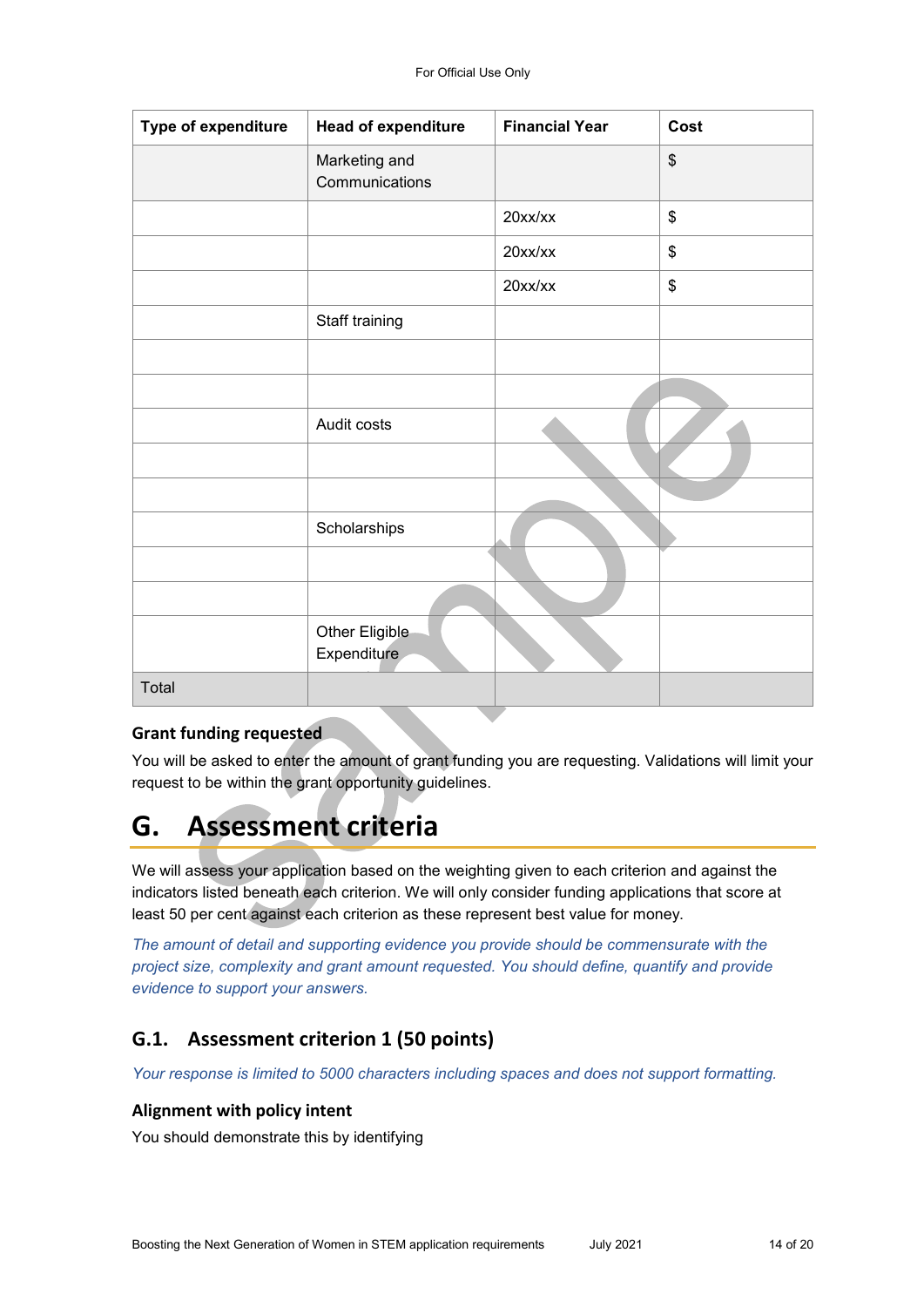- a. the extent to which your organisation has the relevant experience, skills, and knowledge in the STEM, research or industry sectors to manage the project
- b. a detailed plan to manage the co-design process, including plan for stakeholder engagement, timeline and other work, with an implementation plan for the scholarships scheme to be delivered prior to 30 April 2022.

## **G.2. Assessment criterion 2 (30 points)**

#### *Your response is limited to 5000 characters including spaces and does not support formatting.*

#### **Capacity, capability and resources to deliver the project**

You should demonstrate this by identifying

- a. your track record and experience in managing projects of a similar nature or scale and your plan specific to this project to utilise and manage personnel with the right skills and experience, including strong governance, management, financial and technical expertise
- b. your plan to manage and deliver the project including service arrangements and governance, implementation methodology, timeframes, delivery risks and budget
- c. your access, or future access, to any required infrastructure, capital equipment, technology, commercial agreements, intellectual property, specialist skills or expertise, and regulatory or other approvals (specify any approval conditions on the project).

## **G.3. Assessment criterion 3 (20 points)**

*Your response is limited to 5000 characters including spaces and does not support formatting.* 

#### **Financial capability and governance**

You should demonstrate this by identifying

- a. a detailed project budget that identifies the costs of the co-design process and estimated costs of the scholarship program including costs of promotional activities, the development of content, travel and financial audits, and demonstrates that costs are commensurate with the level of service to be provided
- b. your ability to fund the running costs of your organisation external to the project and any project costs that are not covered by the grant
- c. how your organisation and your partner organisation/s meet appropriate governance standards.

## **H. Project partners**

You must provide details about your project partners.

*For details about project partner contributions refer to the grant opportunity guidelines.* 

You must provide

- Australian Business Number (ABN)
- Other registration number where applicable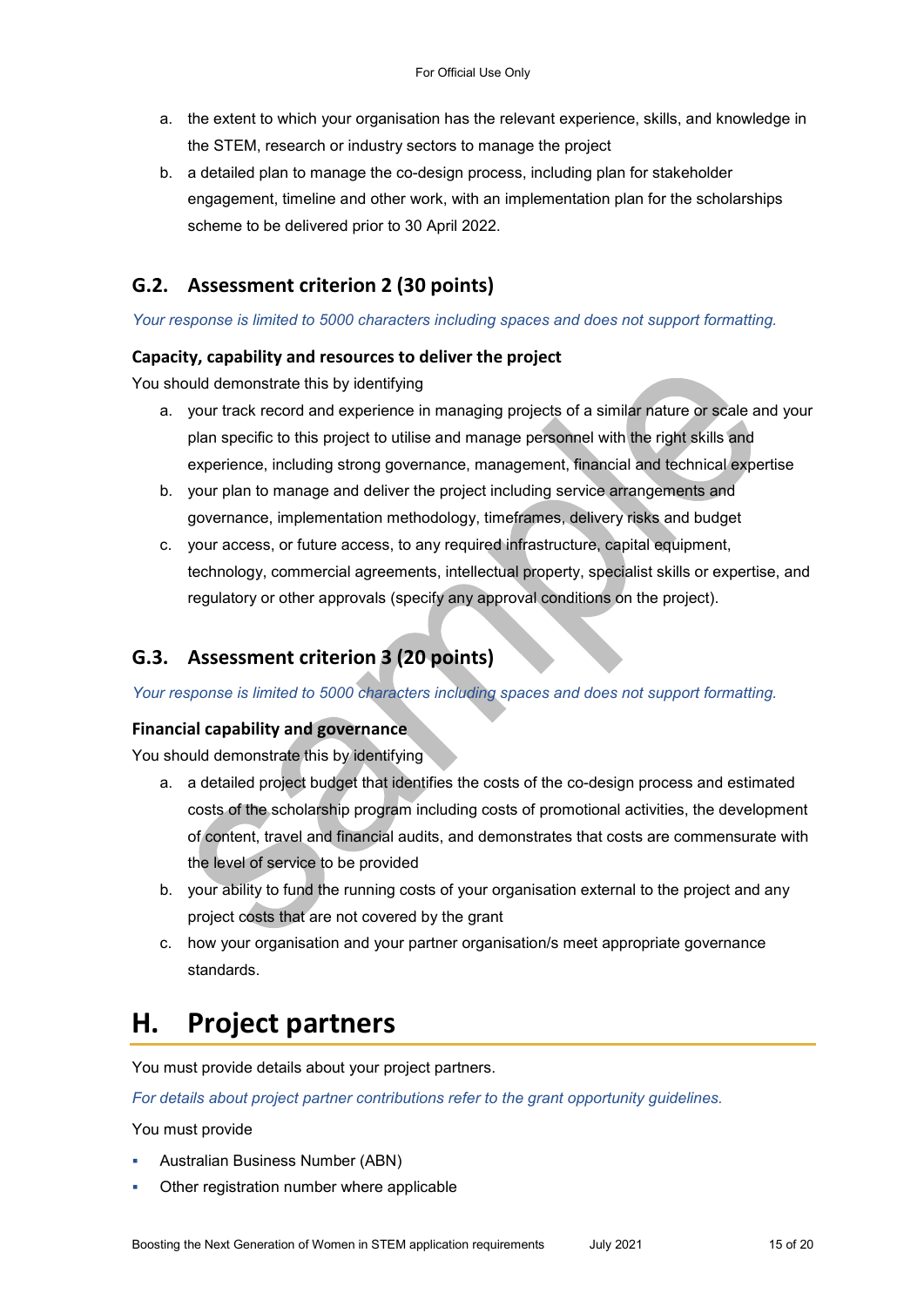- **Business address**
- **•** Postal address
- **Contact details**
- **Project partner letter of support attached. Letter to include details of partner contributions.**

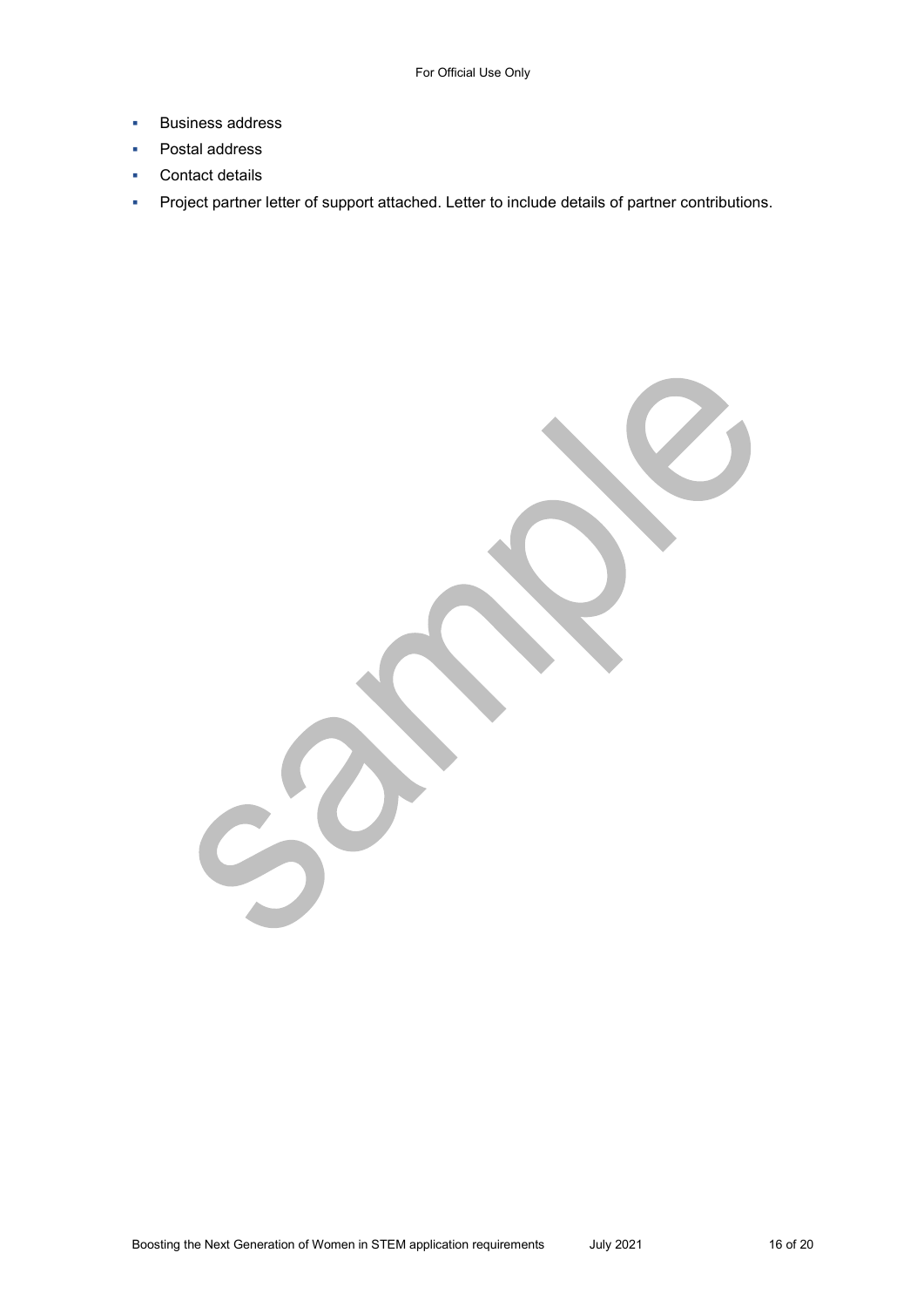## **I. Application finalisation**

You must answer the following questions and add any supporting documentation required.

#### **I.1. Conflict of interest**

Do you have any perceived or existing conflicts of interest to declare?

*Refer to the grant opportunity guidelines for further information on your conflict of interest responsibilities.* 

If yes, describe the perceived or existing conflicts of interest.

*Your response is limited to 750 characters including spaces and does not support formatting.* 

If yes, describe how you anticipate managing this conflict.

*Your response is limited to 750 characters including spaces and does not support formatting.* 

### **I.2. Program feedback**

How did you hear about the grant opportunity?

*You may select from a drop-down menu.* 

#### **I.3. Additional documentation**

You must attach the following supporting documentation.

project plan

*A detailed project plan that includes a timeline of activities, identify key staff and their relevant management and / or technical skills* 

#### project budget

*A detailed project budget that identifies costs under heads of expenditure and includes an explanation of how the costs were determined.* 

evidence of support from the board

*Evidence of support from the board, CEO or equivalent (template provided on business.gov.au and [GrantConnect\)](http://www.grants.gov.au/). Where the CEO or equivalent submits the application, we will accept this as evidence of support.* 

trust deed (where applicable).

*Where you have indicated your entity type is a trustee applying on behalf of a trust, you must attach trust documents showing the relationship of the incorporated trustee to the trust.* 

## **J. Primary contact page**

You must provide the details of a primary contact for your application. The details include

- Given name
- Family name
- Position title
- Email address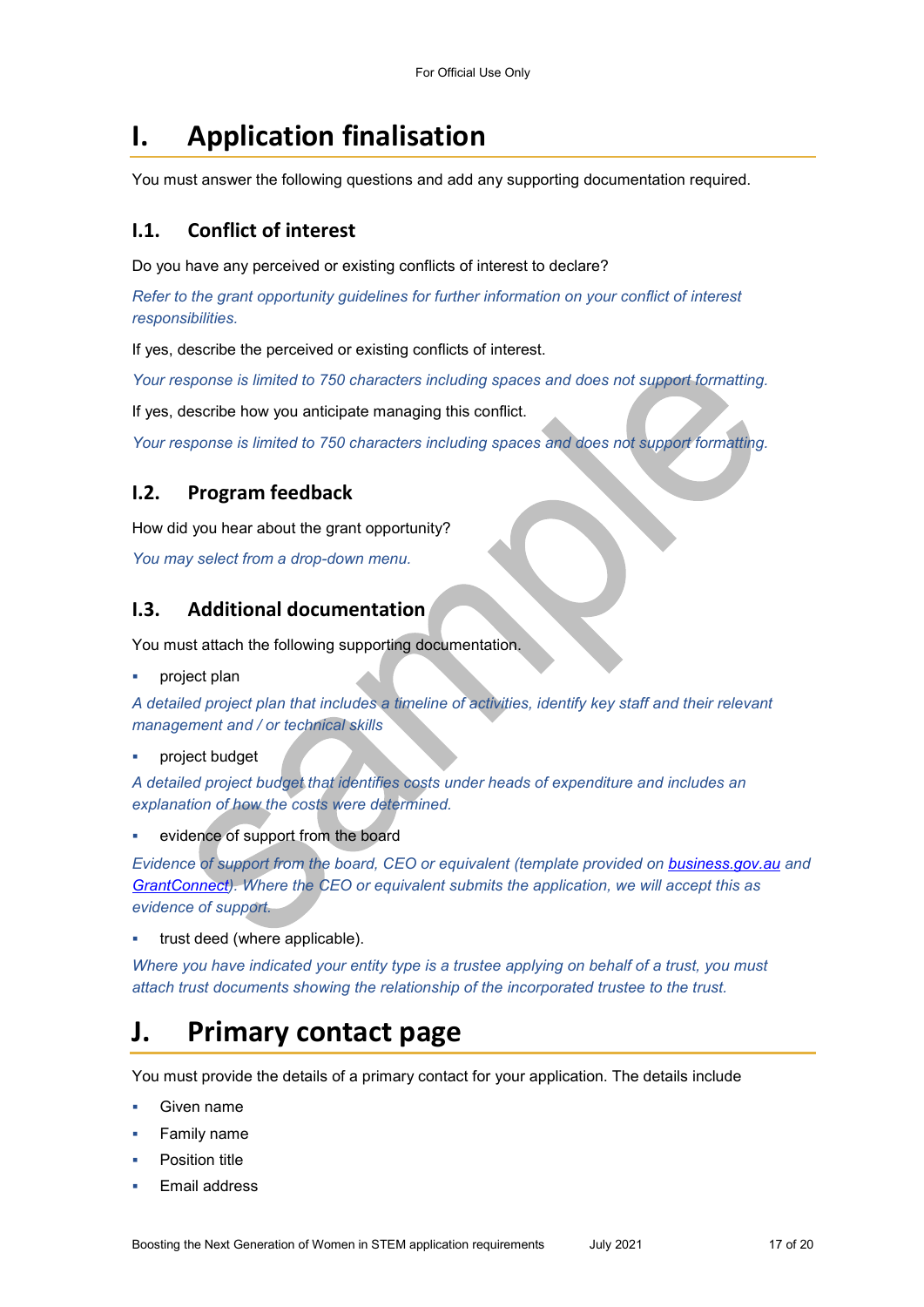- Phone number
- **Mobile number**
- Primary address

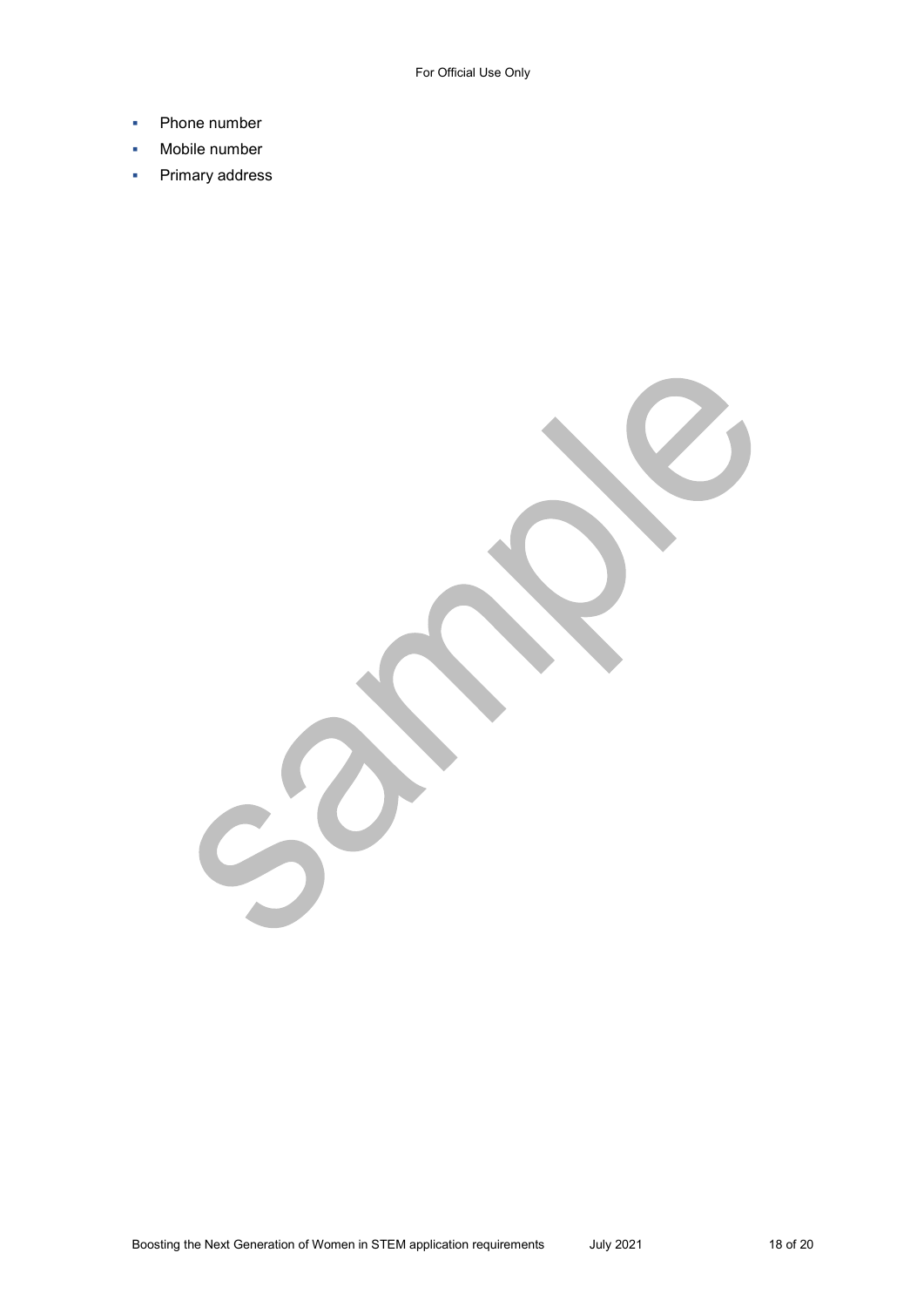# **K. Application declaration**

In order to submit your application you will be required to agree to the following declaration.

#### **K.1. Privacy and confidentiality provisions**

I acknowledge that this is an Australian Government program and that the Department of Industry, Science, Energy and Resources (the department) will use the information I provide in accordance with the following:

- [Australian Government Public Data Policy Statement](https://www.pmc.gov.au/sites/default/files/publications/aust_govt_public_data_policy_statement_1.pdf)
- [Commonwealth Grants Rules and Guidelines](https://www.finance.gov.au/government/commonwealth-grants/commonwealth-grants-rules-guidelines)
- grant opportunity guidelines
- applicable Australian laws

Accordingly, I understand that the department may share my personal information provided in this application within this department and other government agencies:

a. for purposes directly related to administering the program, including governance, research and the distribution of funds to successful applicants

b. to facilitate research, assessment, monitoring and analysis of other programs and activities unless otherwise prohibited by law.

I understand that where I am successful in obtaining a grant, the financial information that I provide for the purposes of payment will be accessible to departmental staff to enable payments to be made through the department's accounts payable software system.

I understand that information that is deemed 'confidential' in accordance with the grant opportunity guidelines may also be shared for a relevant Commonwealth purpose.

The department will publish information on individual grants in the public domain, including on the department's website, unless otherwise prohibited by law.

## **K.2. Applicant declaration**

I declare that I have read and understood the grant opportunity guidelines, including the privacy, confidentiality and disclosure provisions.

I declare that the proposed project outlined in this application and any associated expenditure has been endorsed by the applicant's board/ management committee or person with authority to commit the applicant to this project.

I declare that the applicant will comply with, and require that its subcontractors and independent contractors comply with, all applicable laws.

I declare that the information contained in this application together with any statement provided is, to the best of my knowledge, accurate, complete and not misleading and that I understand that giving of false or misleading information is a serious offence under the *Criminal Code Act 1995*  (Cth)*.* 

I acknowledge that I may be requested to provide further clarification or documentation to verify the information supplied in this form and that the department may, during the application process, consult with other government agencies, including state and territory government agencies, about